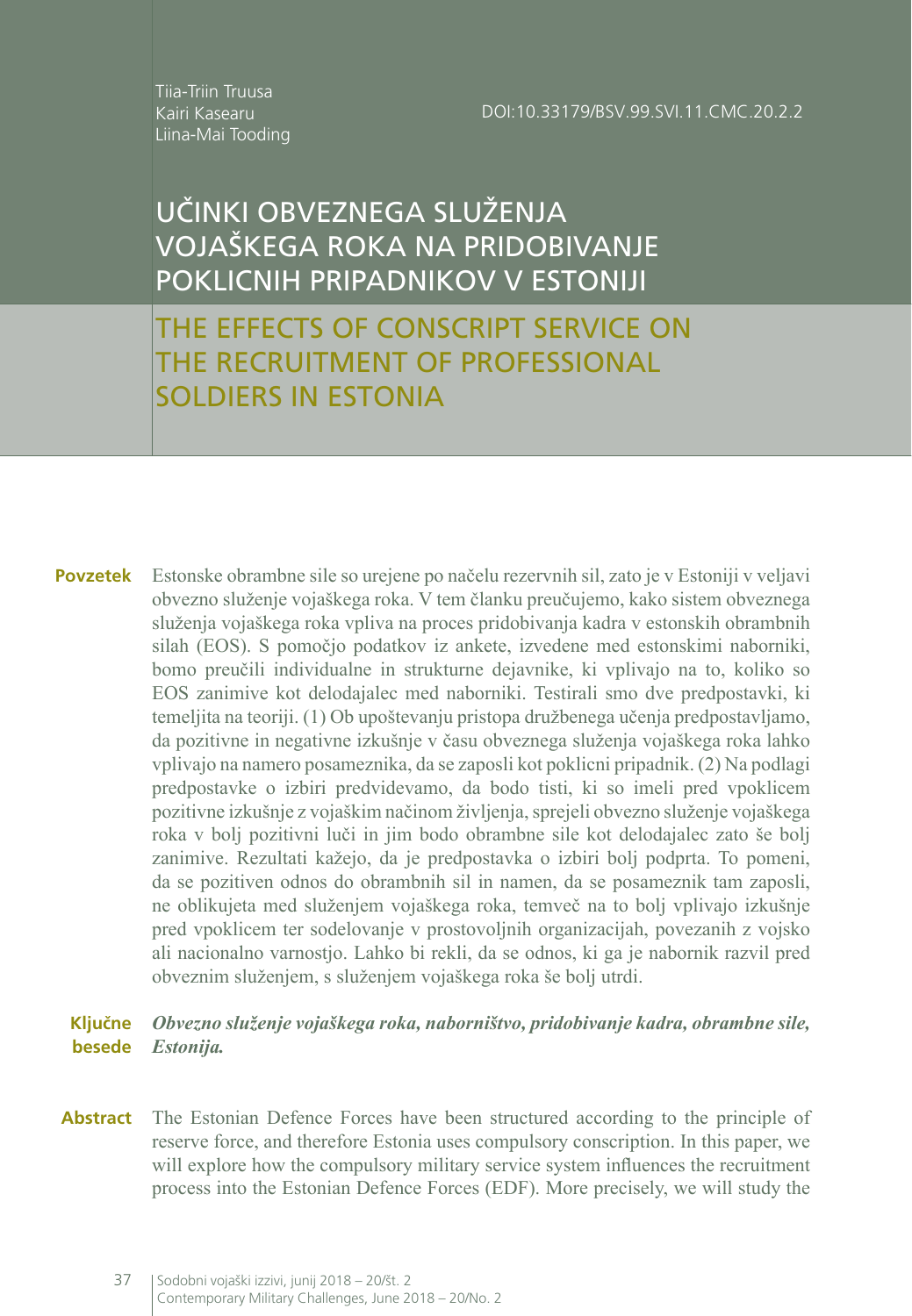individual and structural factors that determine the perceived attractiveness of the EDF as an employer among conscripts by using data from the Estonian Conscript Survey. We are testing two theory-driven assumptions: (1) following the social learning approach, we assume that positive and negative experiences during the conscription period may have an influence on the intention to continue as a professional in the military; (2) based on the selection hypothesis, we assume that those who have had positive experiences with the military way of life before being drafted will perceive compulsory military service in a more positive light, and therefore the attractiveness of the Defence Forces as an employer may even increase. The results show that the selection hypothesis has stronger support. It means that positive attitudes and the intention to join the defence forces are not formed during the service, but rather pre-conscription experience and involvement in voluntary organizations related to the military or interior security have a bigger influence. The service could be seen as affirming the attitudes that the conscript had already developed prior to conscript service.

#### **Key words** *Conscription, recruitment, defence forces, Estonia*

**Introduction** Most Western militaries are not only struggling to attract and recruit young people to fill their ranks; they are also hard-pressed to retain the trained and skilled personnel they already have. After the Cold War, the North Atlantic Treaty Organization (NATO) and its member states estimated that the most immediate task concerning the militaries of the former Warsaw Pact countries would be to reform those militaries and establish Western standards for civil-military relations; in short, to reunite Europe also in the sense of military affairs (Spohr Readman, 2004).

> However, the events of September 11, 2001 led to a re-definition of the understanding of security and conflict, posing different challenges for militaries, and spurred the abolishment of large conscript-based armies, leading to the all-voluntary force, the professionalization of the armed forces in most European countries. Nevertheless, some countries believed that their military needs would continue to be better served by a conscript- and reserve-based military. These were mostly smaller countries that bordered on historically aggressive neighbours, and which had strong public support for continued conscription. They also tended to be countries where the economic and socio-cultural cost of transforming the conscript- and reserve-based armed forces into an all-voluntary force was considered too high (Herranen, 2004).

> However, regardless of a country's chosen military model, there are still recruitment and retention (R&R) issues that need to be addressed. The NATO research task group HFM-107 (*Recruiting and Retention of Military Personnel*, 2007) stressed in its report that R&R in NATO countries is affected by a variety of factors, including low unemployment rates; incongruence between the prevailing social values and the military organizational culture; military operational and personnel tempo; relatively higher private sector wages; the geographical location of military jobs; promotion systems based on seniority versus merit; mismatches between individual interests and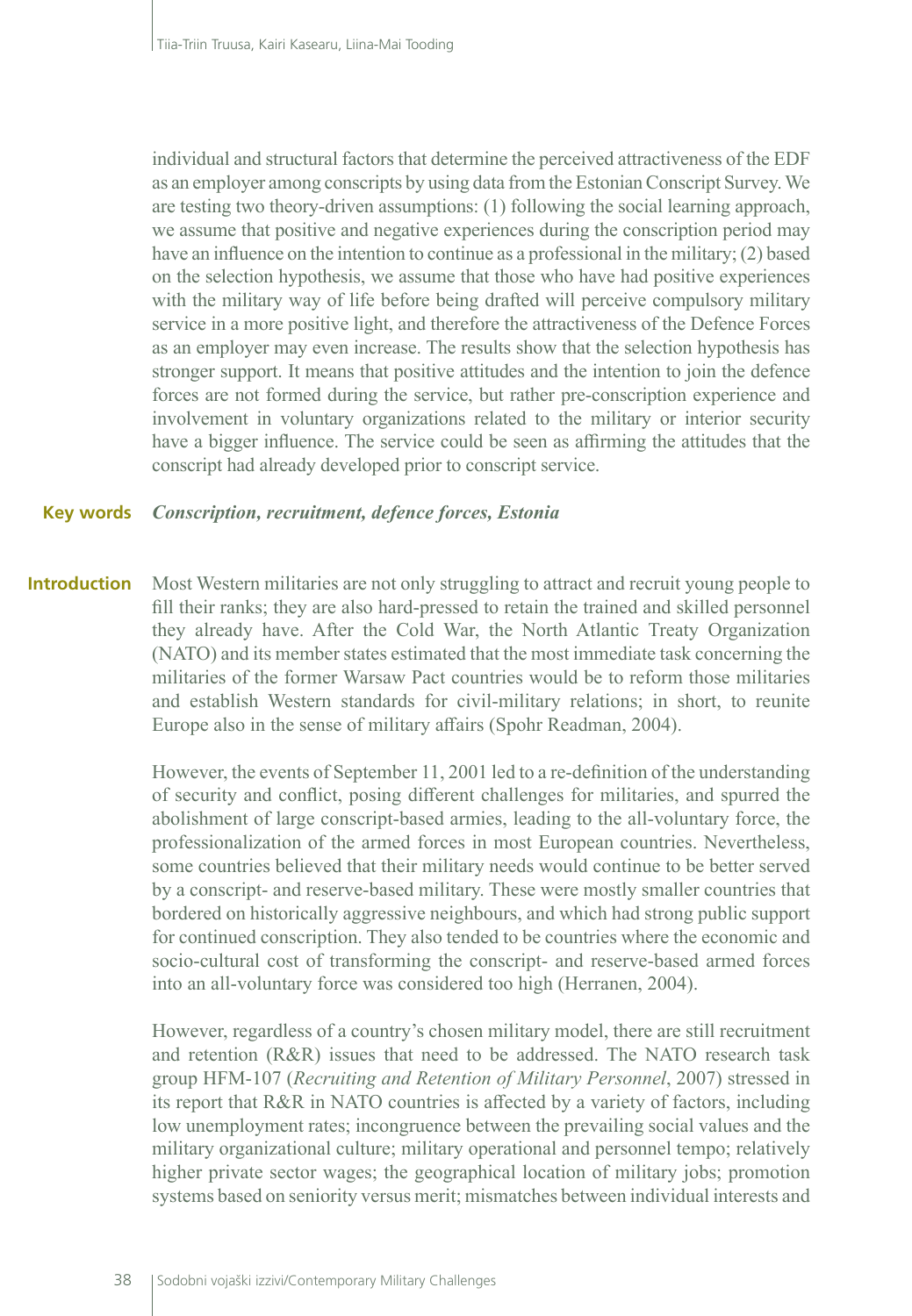job assignments; the management of the major processes of recruitment, selection and classification; turnover and retention; and the shrinking of the 18-24-year-old target demographic.

# **THE ROLE OF CONSCRIPTION**

The motivation driving enlistment into the all-volunteer force has been extensively studied, as have recruitment tactics, and, at least in the US, they show reasonable stability over the course of time (Woodruff, 2017). Previous research has also examined the effect of conscription on recruitment into the armed forces as an active serviceman. Gilroy and Williams (2006) note that R&R depends not just on demographic factors but also on the general public opinion with regard to the defence forces and conscription, national defence and veteran policy, social factors, and economic and labour market conditions. Estonia is among the countries that mandate compulsory military service for young males – for Estonian citizens in its case – at a time when most European countries have scrapped compulsory military service (Gilroy and Williams, 2006). Cronberg (2006) posits a correlation between conscription and the general will to defend one's country – that is, the extent to which the role of conscription is valued in the national identity correlates with a general will to defend one's country. Yet conscription itself varies greatly from one country to the next in terms of duration, percentage of those completing service and percentage of those who voluntarily become conscripts (Cronberg 2006).

Leander (2004) highlights that support for conscription and various countries' decision to continue conscription is related to views of the role and necessity of conscription – in other words, to the types of myths prevalent in a society in connection with compulsory military service. In Estonia, public support for the conscription- and reserve-based army model is very high, ranging from an all-time low of 85% in 2007 to 92% in 2017 (Kivirähk, 2017).

In the next section, we will take a brief look at the Estonian military context.

# **THE ESTONIAN MILITARY CONTEXT**

The EDF is structured according to the principle of a reserve force with compulsory conscript service for all male citizens. Since 2013, female citizens have been able to join the conscript service on voluntary basis. The duration of the conscript service is either 8 or 11 months, depending on the conscript's speciality and position within the military. Male citizens can expect to be called up from the age of 17 up to the age of 27.

In addition to the EDF, Estonia also has a voluntary militarily organized national defence organization called the Estonian Defence League (EDL). This organization was re-established in 1990, a year before Estonia regained its independence from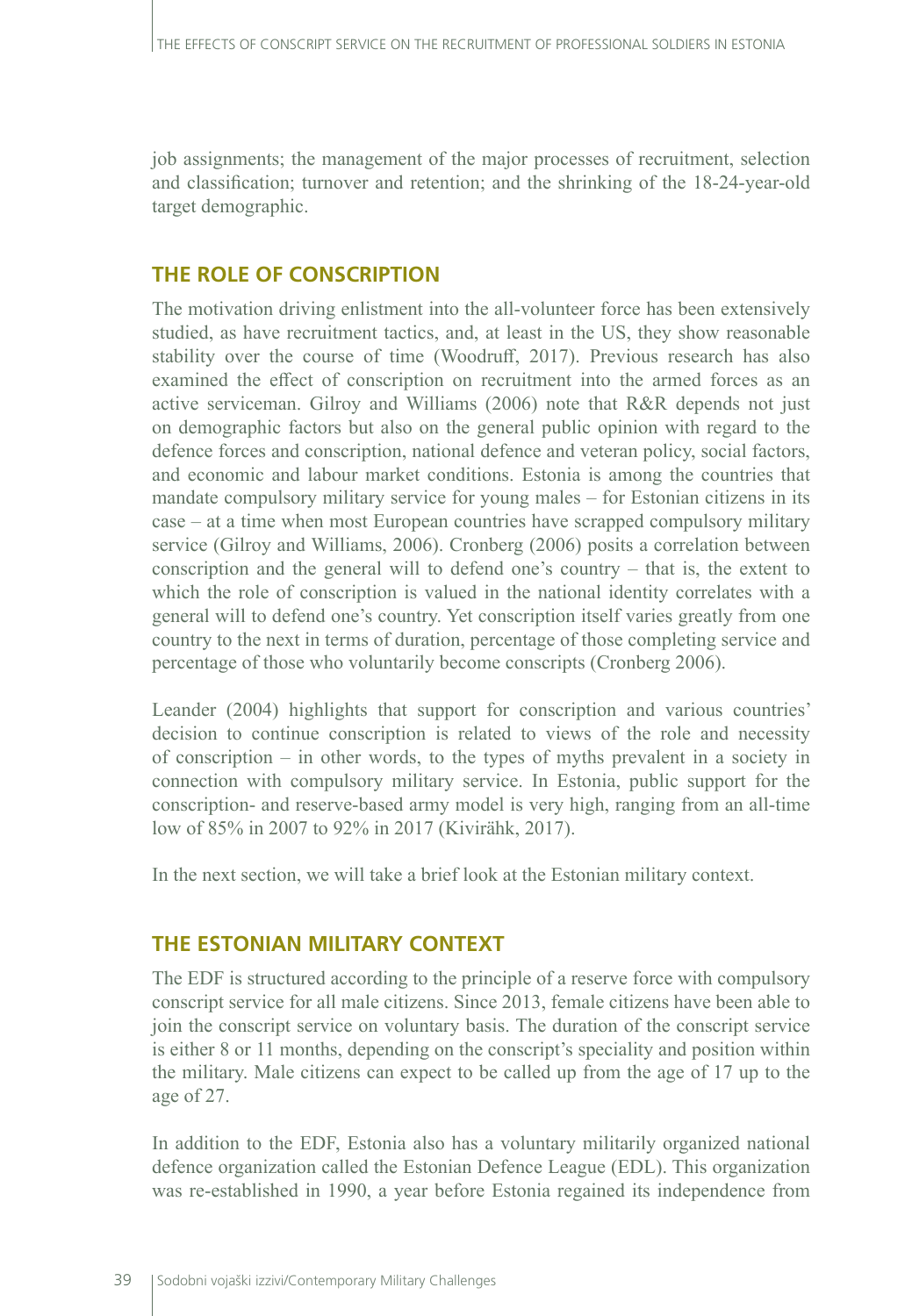the Soviet Union. The task of the Estonian Defence League is to enhance, by relying on free will and self-initiative, the nation's readiness to defend the independence of Estonia and its constitutional order (Estonian Defence League Act, 2013). The EDL has three affiliated organizations: the Women's Voluntary Defence Organization (WVDO), the Young Eagles and the Home Daughters. Young people can become junior members of the EDL and the WVDO at the age of 16. The Young Eagles and the Home Daughters are youth organizations that aim to provide young people with a variety of activities combined with patriotic education. All of these four organizations were established before WWII, during the first period of independence (1918-1940), and were at that time large mass organizations. Today, the popularity of these organizations has not reached the levels of participation they enjoyed prior to WWII; nevertheless, they represent the nation's will to defend itself and are often referred to as the nation's "safety blanket".

# **1. THEORETICAL ASSUMPTIONS**

The aim of this article is to elaborate on the effect that conscript service has on the intention to choose a military career as a professional service member of the EDF. The theoretical ground of our study is based on a number of theories: the enlistment decision-making model, which in turn is based on the theory of behavioural intention; the social learning theory of career decision-making; and the selection approach.

#### **1.1 The enlistment decision-making model**

In this article, we rely on the assumptions of the theory of behavioural intention (Fishbein and Ajzen, 1975), which addresses the relationship between attitudes and behaviours. The main idea is that behavioural intention is the precondition for actual behaviour, and this intention is in turn affected by attitudes towards behaviour and subjective norms, as well as by the perception of one's own capability to conduct the behaviour. In military studies, this idea has been developed into the Enlistment Decision-Making Model, which presupposes that enlistment behaviour is influenced by enlistment intention (Lagree et al., 2000), and enlistment intention is in turn influenced by attitudes towards and subjective norms on enlistment in the armed forces. "Subjective norms" refers to how parents and peers will see and support the enlistment behaviour. Empirical findings have indicated that intention has a significant role in the formation process of the behaviour. For instance, military propensity has been seen as the main predictor of military enlistment, and demographic, educational and family factors influenced enlistment indirectly via propensity (Bachman et al., 2000).

Relying on these approaches and empirical findings, we will concentrate on the intention to join active service in the EDF. Furthermore, in our conceptual model we include aspects of the employer knowledge model (Cable and Turban, 2001), which has been tested in military studies by Lievens et al. (2005). According to their findings, the attraction of military organizations as employers depends on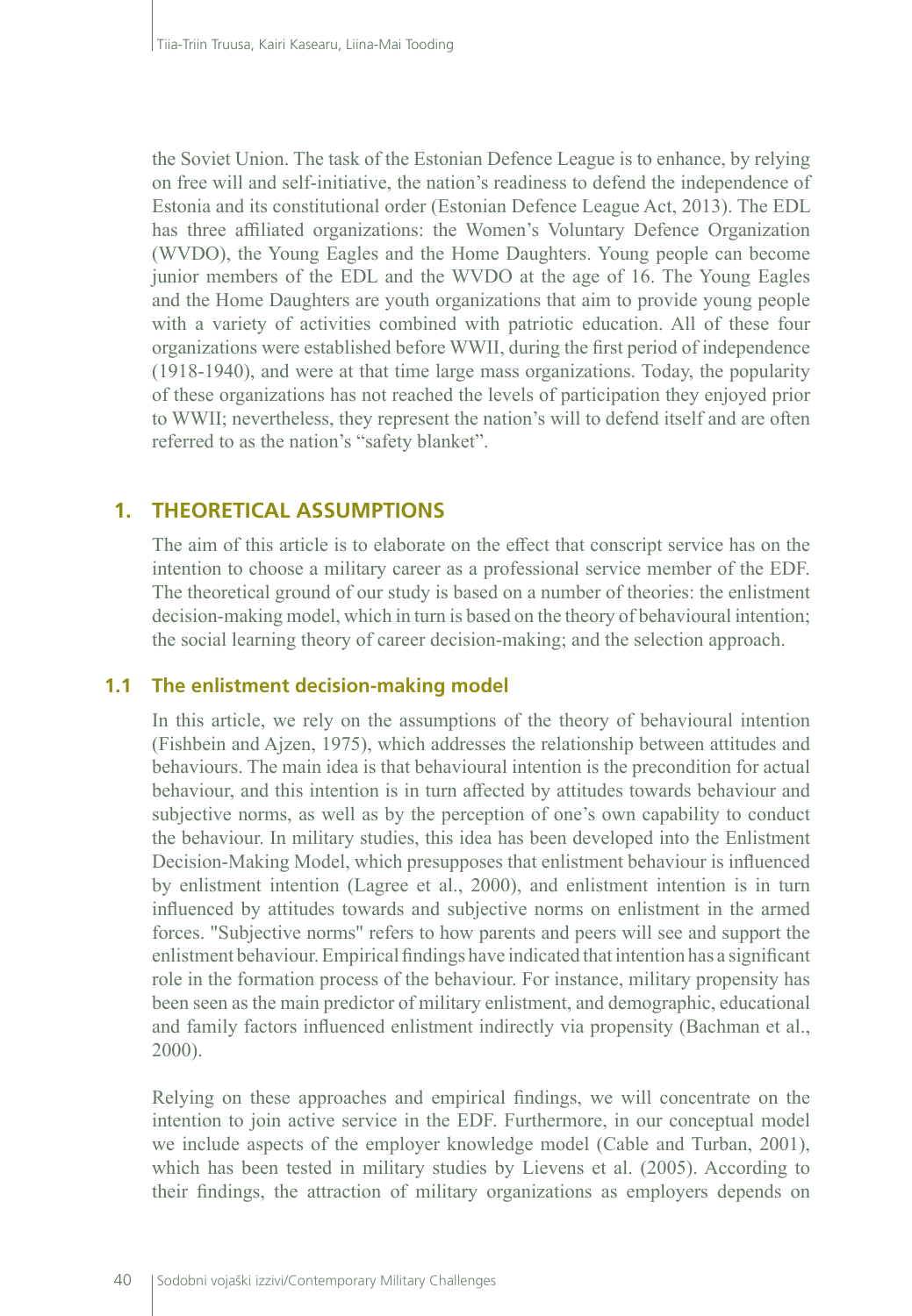trait inferences, how familiar the applicant is with military organizations, how they perceive the job and organizational attributes (Lievens et al., 2005). Moreover, the trait inferences and job and organizational attributes have more pronounced effects when familiarity with military organizations is high. Research also shows that those who join the armed forces as professional military service members because of intrinsic goals, such as altruism and self-enhancement, may in the long run turn out to be more desirable members of the military organization than those who have joined for extrinsic goals, such as, for example, economic goals (Woodruff, 2017).

# **1.2 The social learning theory of career decision-making and the selection approach**

Here we take into account ideas from two widely applied classical approaches in social sciences – social learning theory and the selection hypothesis. Specifically, we are interested in whether and how the intention to join the active service changes during the conscription period. Krumboltz (1979) developed the Social Learning Theory of Career Decision-Making (SLTCDM). The theory identified four categories of factors that influence the decision-making path for any individual: genetic endowment and special abilities; environmental conditions and events; learning experiences; and task approach skills. In the case of conscript service as the precondition for joining the active military service<sup>1</sup>, two of the four categories are especially important. According to Krumboltz (1979), environmental conditions and events refer to social, political and economic forces, which are mostly outside the individual's control, e.g. policies and procedures of recruitment of military personnel. As stated by (Ginexi et al., 1994) the decision to enter the military may be affected by the concrete benefits offered by military service. In case of the EDF, conscript service could be seen as an environmental condition and an event which could potentially make the career path into the military a smoother process (e.g. a precondition for studying at the Estonian Defence College). Secondly, conscript service could be seen as a learning experience which prepares a person for a military career. Compulsory military service carries both aspects of learning – the instrumental learning experience and the associational learning experience. Instrumental learning means that an individual is positively reinforced or punished for the exercise of a particular behaviour. In conscript service, both positive and negative reinforcements are used. Associational learning occurs when an individual associates some previously neutral event or stimulus with an emotionally laden event or stimulus. Thus, positive military-related experiences before or during conscription may influence the intention to join the active service.

Social learning theory also stresses the importance of self-efficacy on behaviour. In essence, if an individual is confident about his or her skills, and that the use of these skills will likely have positive outcomes, the intention to repeat these activities increases. Thus the expected skills and obtained skills during conscription may have a significant influence on the decision to join the active service. However, following

*<sup>1</sup> In most cases conscription service is the usual way into service in the EDF. However, one can also join if one has completed military basic training in the EDL.*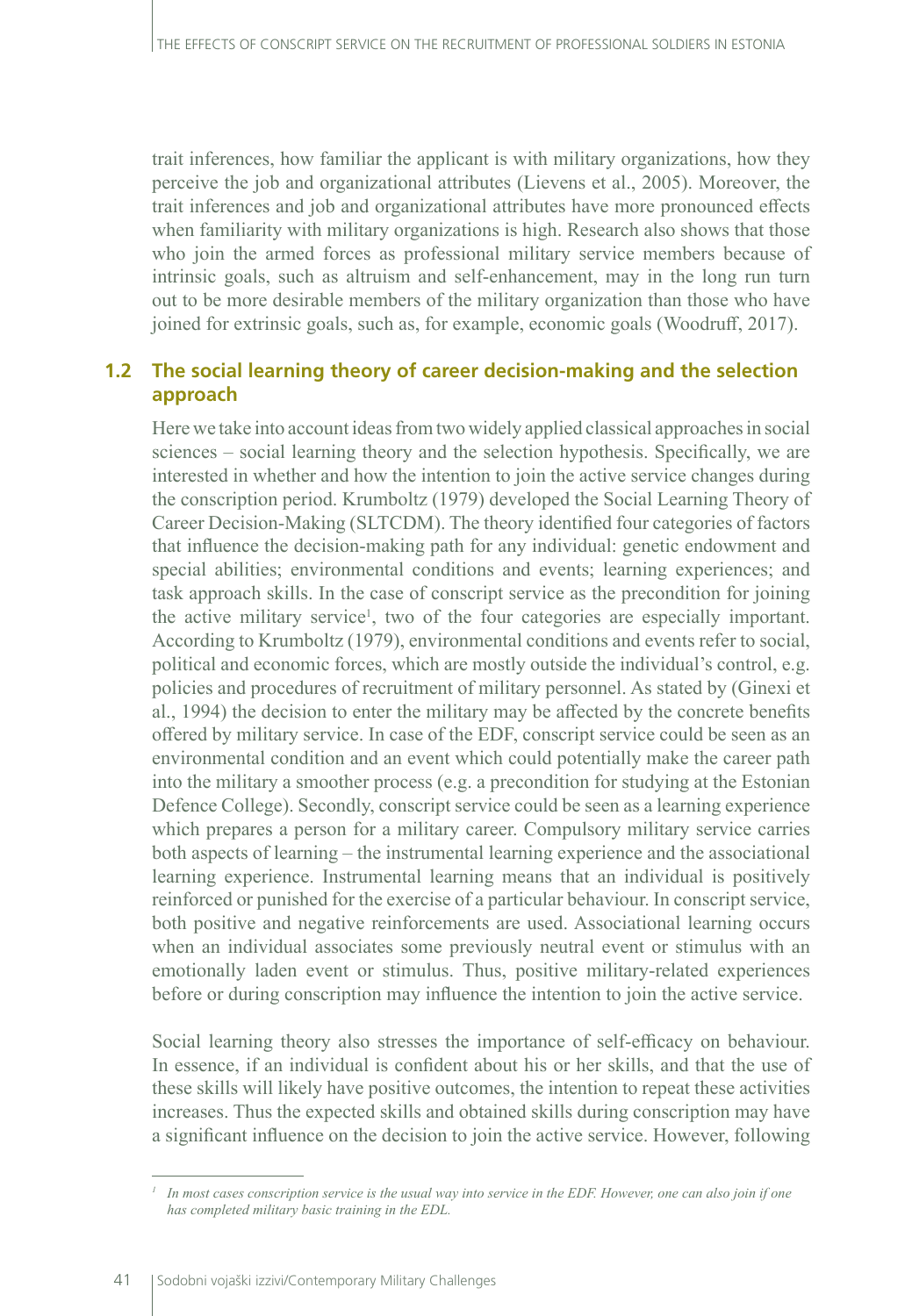the SLTCDM model, the fourth component is task approach skills, which could be seen as interactions between learning experiences, genetic characteristics, special attitudes and environmental influences. For instance, these skills may include performance standards, work habits, perceptual and cognitive processes, mental sets, emotional responses and so on. The experience of conscription may have, in different individuals, a diverse influence on the intention to join active service, depending on the composition of the aspects of social learning highlighted above.

In our analysis we are also aware of the selection model approach, which points out that, according to various background characteristics, some people are more suitable for some kinds of activities, career choices and so on. For instance, studies from the US have shown that social background, academic experiences and vocational choices made during the high school years had a significant influence on enlistment (Bachman et al., 2000).

# **2. METHOD**

### **2.1. Data**

The present study uses data from the on-going Estonian Conscript Survey (ECS) to examine the influence of a conscript's characteristics and conscript service on the behavioural intention to continue their military career in the defence forces. The survey was initiated in cooperation with the Centre for Applied Studies of the Estonian Defence College and the Centre of Excellence for Strategic Sustainability at the University of Tartu. The study was designed as a longitudinal research questionnaire for conscripts and reservists in 2016. The survey is a part of an ongoing research project within the EDF: "The development of human resources research in defence".

All conscripts are given the opportunity to participate in the ECS, but they can also decline to participate without any consequences for them, their service period or their future career in the military. The data is gathered via tablets, using LimeSurvey software, in the units to which the conscripts are assigned. To secure anonymity and confidentiality, the conscripts are assigned codes which are different from their personal ID codes, so that longitudinal data can be connected to the same person, but that person cannot be identified by the researchers. The data is analyzed anonymously.

The data used in this article is from the ECS 2016-2017 pilot study, which was carried out in three survey waves among the conscripts that started their service either in July 2016 (11-month service) or in October 2016 (8-month service). The three waves of the survey during their service took place in the first month, then after the soldier's basic training course (month 3-4), and again during the last month before ending the service.

The questionnaire included topics such as: knowledge of and attitudes towards the EDF; attitudes towards the compulsory draft; experiences during conscription;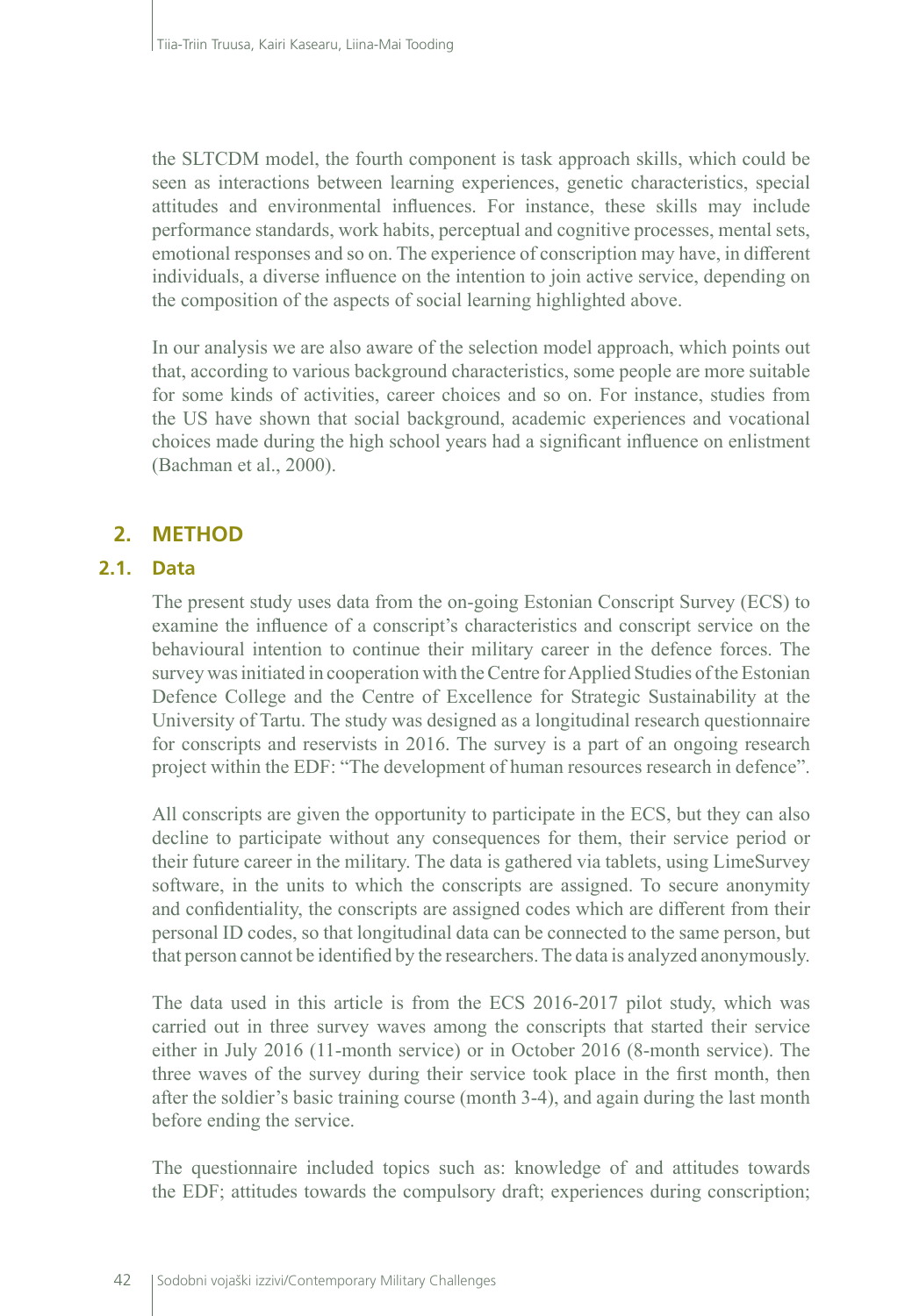opinions about society, security and, individual values; health and health behaviour; learning skills; and motivation.

In 2016 the number of people drafted was 2,956, and the response rate of the first wave was 90% in the July draft and 92% in the October draft, giving a total sample size in the first wave of 2,677 individuals. Between the first and second waves of the survey, 382 conscripts were transferred to the reserves, mainly due to health reasons<sup>2</sup>. The response rate of 83% in the second wave means that 1,908 individuals finished this questionnaire. In the third wave, 1176 individuals completed the questionnaire and of these, 64% provided longitudinal data. Thus the longitudinal sample holds data from 750 individuals i.e. those who participated in all three waves of the ECS. Excluding those discharged early  $-$  i.e. those transferred to the reserves before finishing their service – the response rate for the third wave was 35%.

For this article, we analyzed the longitudinal data from the 750 conscripts. The mean age of the respondents was 20.5 (SD=1.5, age span 18-28 years). In terms of the level of education, 22% had basic education, 71% secondary education, and 7% had completed tertiary education. Based on age and education, we did not find significant differences between the longitudinal sample and the total sample of the first wave, only that in the longitudinal sample, the proportion of voluntary conscripts was higher – 42% compared to the 38% in the cross-sectional first wave sample. Following the theoretical assumptions of the Enlistment Decision-Making Model, in our analysis we divided the conscripts into two groups: those who had previous experience with the EDL or other voluntary interior security organizations (22%), and those who did not have such experiences.

# **2.2 Measures**

Our dependent variable was behavioural intention towards becoming an active serviceman. The respondents were asked, "How do you feel about becoming an active serviceman in the EDF?" (*Active service* in the model). The question was rated on the following scale:1= Definitely want to become an active service member,  $2$  = Probably would become an active service member,  $3$  = Would consider this opportunity depending on the circumstances,  $4 =$  Probably would not consider it, 5 = Definitely would not consider it. This question was included in all three waves of the 2016 ECS.

*Defence-related attitudes* Defence-related attitudes were measured by three questions in the first wave of the survey:

1. In your opinion, how important is the participation of Estonian military units on foreign missions to Estonian security? (*Deployments* in the model) This

*<sup>2</sup> Release of the conscript from conscript service before the expiry of the conscript service can be due to: 1) no longer complying with the health requirements of the EDF; 2) becoming a parent; 3) the conscript becomes the only person maintaining a person with a severe or profound disability; 4) becoming a member of the national or EU parliament; 5) imprisonment; 6) serious unexpected family problems; 7) becoming a cadet; or 8) death (Military Service Act; RT I, 10.07.2012). However, health reasons are the most common cause of early release.*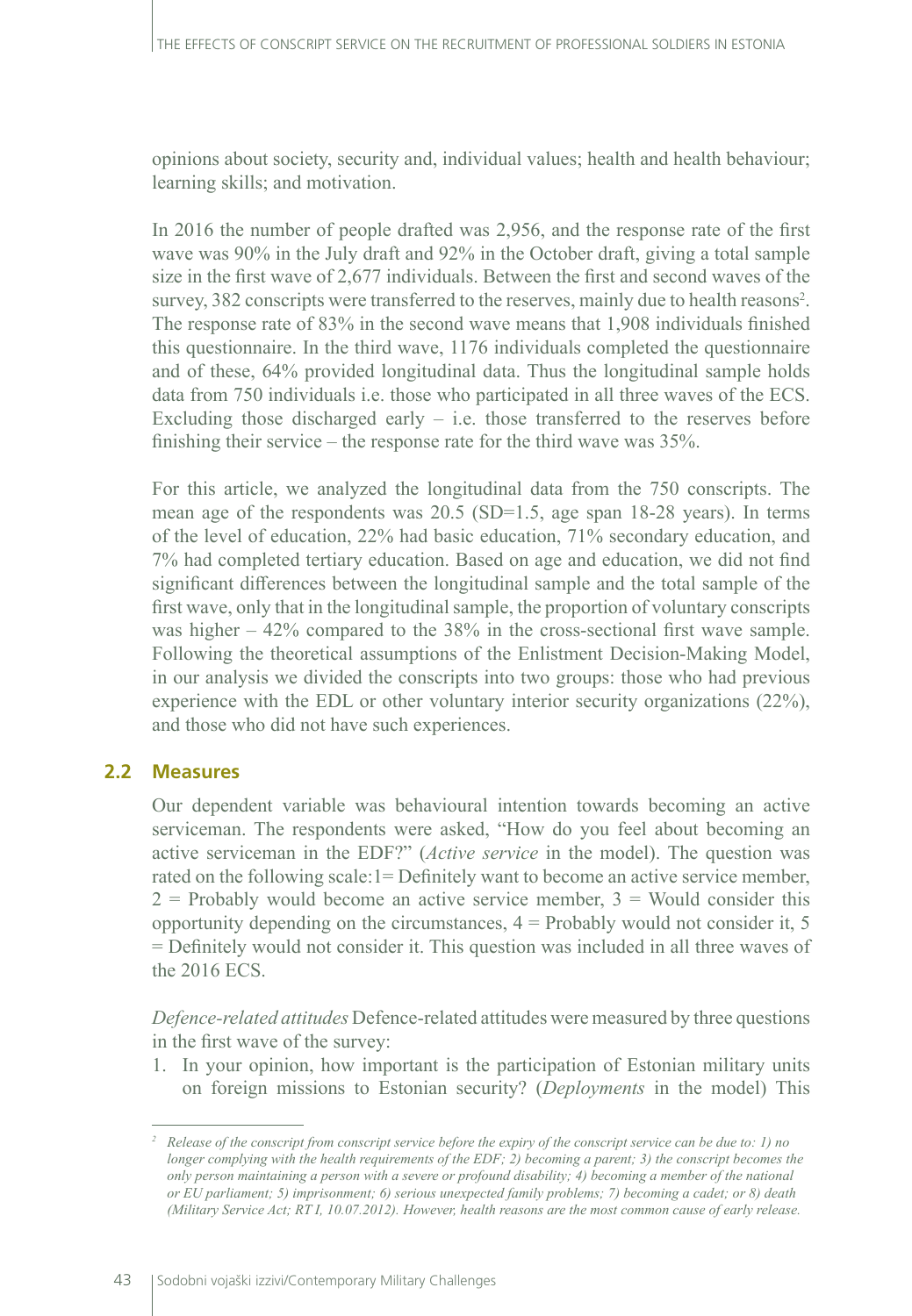question was rated on a 4-point scale ranging from  $1 = \text{Very important to } 4 = \text{Not}$ important at all.

- 2. Please indicate whether, in the event of a foreign armed invasion, it would be possible to defend Estonia until allies come to our assistance? (*Defensibility* in the model) The respondents could answer on a 4-point scale ranging from  $1 =$ Yes, definitely to  $4 =$  Definitely not.
- 3. In recent years, political tensions in Europe have increased. How likely is it, in your opinion, that Estonia will have to defend its territory militarily in the next 10 years? (*Threat level* in the model) The answers were rated on a 5-point scale ranging from  $1 = \text{Very high to } 5 = \text{Very low.}$

*Socio-demographic background characteristics* In the analysis we included the age of the respondent, their educational level, and whether they had had any previous connections with the EDF, e.g. being part of the Estonian Defence League, or any patriotically oriented youth organizations.

The *merits of the EDF* index was based on 11 items measuring the extent to which the conscripts agreed with statements about different aspects of the EDF, e.g. the EDF is respected in society; the EDF is seen as a good employer and career opportunities in the EDF are good (see Appendix 1 for the list of items). The items were rated on a 5-point scale ranging from  $1 =$  Strongly agree to  $5 =$  Strongly disagree. The merits of the EDF were estimated in each wave of the survey.

The *expected skills* index was based on 7 items measuring the skills that the conscripts expected to obtain during their service period: car driving, leadership, planning, survival, IT, first aid and language skills. The items were rated on a 3-point scale  $(1 = Yes, definitely, 2 = Yes, 3 = No, not this).$  The skills expected or acquired were measured in each wave of the survey and included the same lists of skills each time.

*Satisfaction with service* was measured by the question "How satisfied are you with your service?" on 4-point scale ( $1 =$  Satisfied to  $4 =$  Not satisfied). This question was posed in the second and third survey waves.

# **2.3 Statistical analysis**

We applied structural equation modelling (Blunch, 2013; Byrne, 2016) to test our model with regard to the effects of individual characteristics (age, education), defence-related attitudes, and expectations and experiences with conscript service on the conscripts' intention to join the active service. Figure 1 represents the conceptual model of the estimated paths between the variables.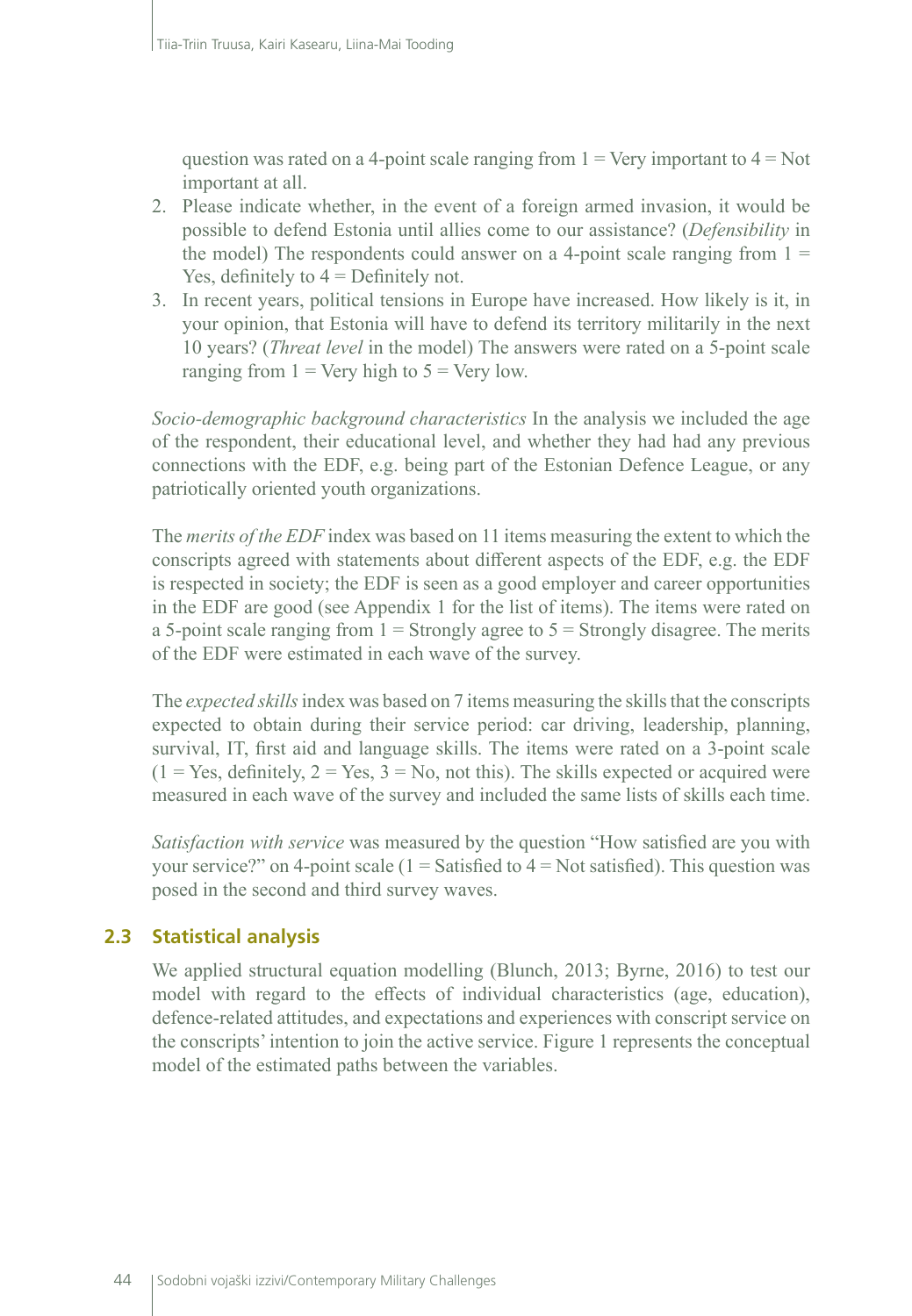

The analysis of the suggested model proceeded by applying the following steps. Firstly, we estimated the effect of the following factors (exogenous variables): socio-demographic variables (age, education and involvement in the EDL), defence related attitudes, merits of the EDF and expected skills on the behavioural intention to join active service at the beginning of the conscript service. We assumed that the intention to join active service at the beginning of the conscript service is related to the same intention in the middle of the service. The intention to join active service in the middle of the conscript service is also influenced by the following factors: the expected skills measured in the middle of the service, the perceived merits of the EDF in the middle of the service, and satisfaction with the service so far. Moreover, the expected skills in the middle of the service are influenced by the expected skills in the beginning of the service, and will themselves influence the expected skills at the end of the service. The similar paths are drawn between the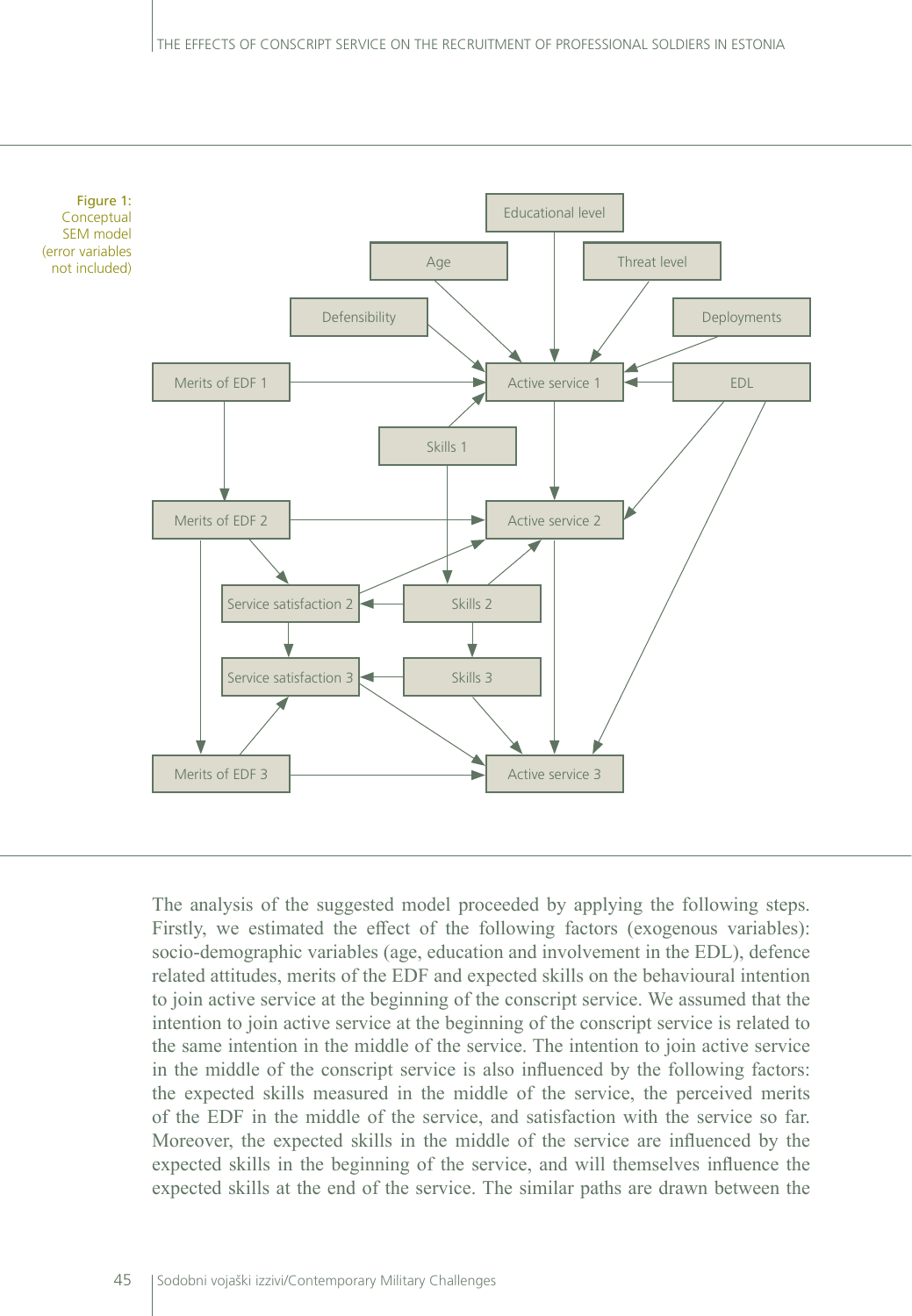merits of the EDF at the three points in time when the survey was conducted. We also expected that satisfaction with the service is influenced by expected skills to be acquired and the merits of the EDF. In the conceptual model (Figure 1) we do not show the covariances of exogenous variables or errors in endogenous variables, but they are included in the statistical models. Moreover, based on the preliminary analysis and findings by Lievens et al. (2005), showing that the more familiar one is with military organizations, the more attractive the military as employer becomes, we decided to apply multi-group structural equation modelling in two groups of conscripts separated by their former connections with the EDL. We tested the invariance of models on several levels: with respect to structural paths, structural weights, structural covariances and structural residuals.

IBM SPSS Statistics 24 and Amos 24 were used for our analyses.

# **3. RESULTS**

### **3.1 Descriptive analysis**

Joining the active service is not a very popular option among conscripts; the proportion of those who definitely or probably would become an active service member is approximately 12% and remains stable over the course of the service. However, the intention to join the active service is clearly related to previous military-type experience – whether the conscript had taken part in the activities of the EDL or its youth organizations (about 22% of the sample) or not. The proportion of conscripts who intend to join the active service is 23% in conscripts with an EDL background, compared to 10% in conscripts with no EDL background (see Figure 2). Interestingly the positive intention is relatively stable between both groups. In contrast, the proportion of those who would consider the



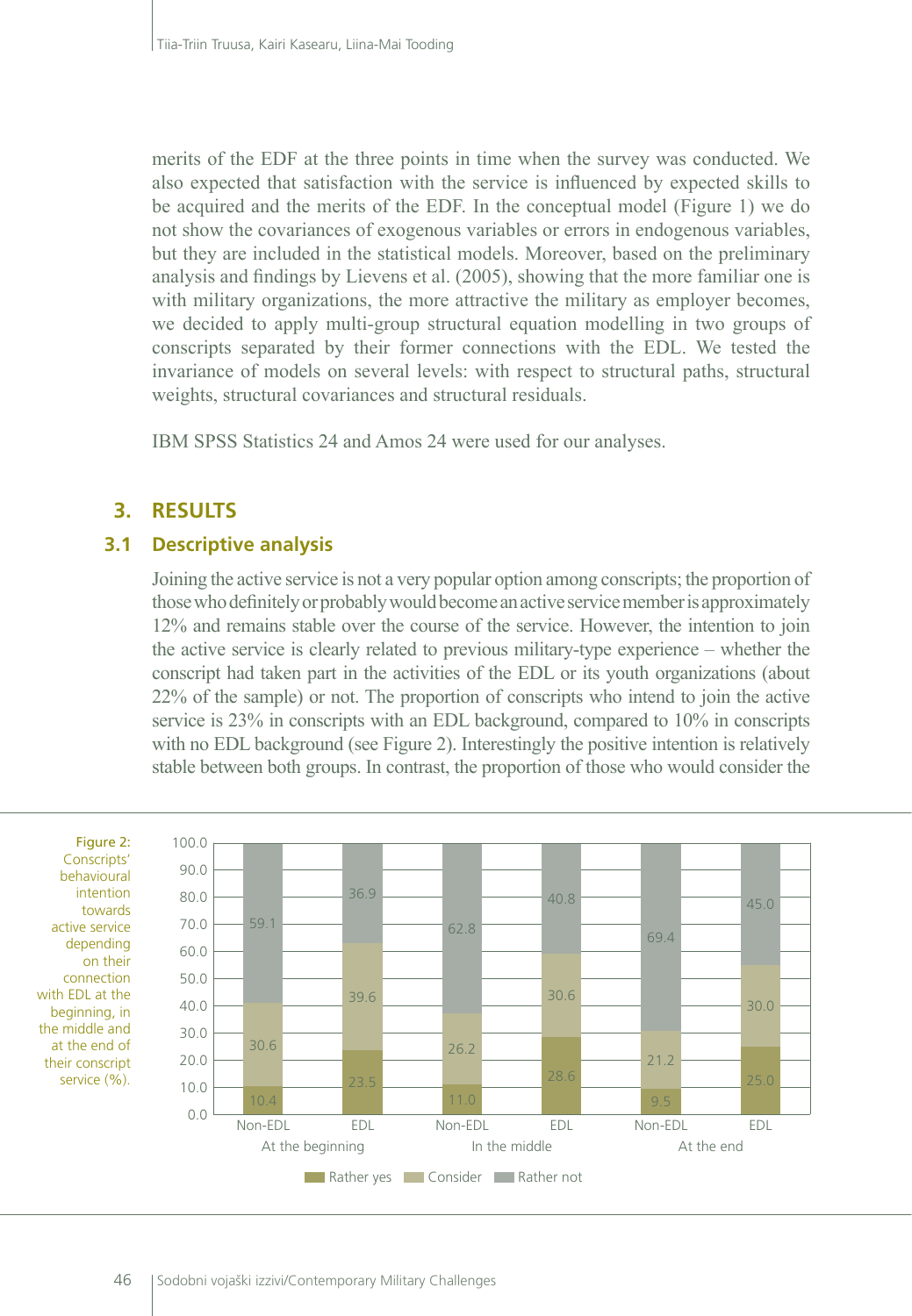active service opportunity depending on circumstances decreases over the service period, which means that the proportion of those who definitely do not consider active service as a viable life-path will increase during the service.

Looking in more detail at the stability of the intent to join active service, and comparing the answers to the question about whether or not one would consider the professional military as a career option in the first and third survey wave, we see that the answers tended to change over the course of the conscription period. Only 40.5% of those conscripts who indicated in the first survey wave that they would definitely or probably consider becoming active service members continued to hold this attitude for the duration of their service period (see Figure 3). One third of those who definitely or probably considered becoming active service members in the first wave had become less interested in a military career, and 28% had come to the conclusion that active service is not something that they would choose. The proportion of fixed/stable intentions in those conscripts who would consider a career in the military at the beginning of their service is 38.5%. The conscripts who would not consider the military as a career option, among them the proportion with a stable intention, is 81% for the duration of their service period. This clearly indicates that a positive intention towards choosing the military as one's career is more likely to change during the service period, and could be influenced by different factors.

#### **3.2 Multi-group structural equation model of active service intention**

We constructed a model of the intent to choose active service according to the conceptual model in Figure 1. We estimated the path coefficients, their statistical significance, and other relevant parameters separately (unconstrained for equality) for the two groups; for the conscripts who had had prior experience with the EDL

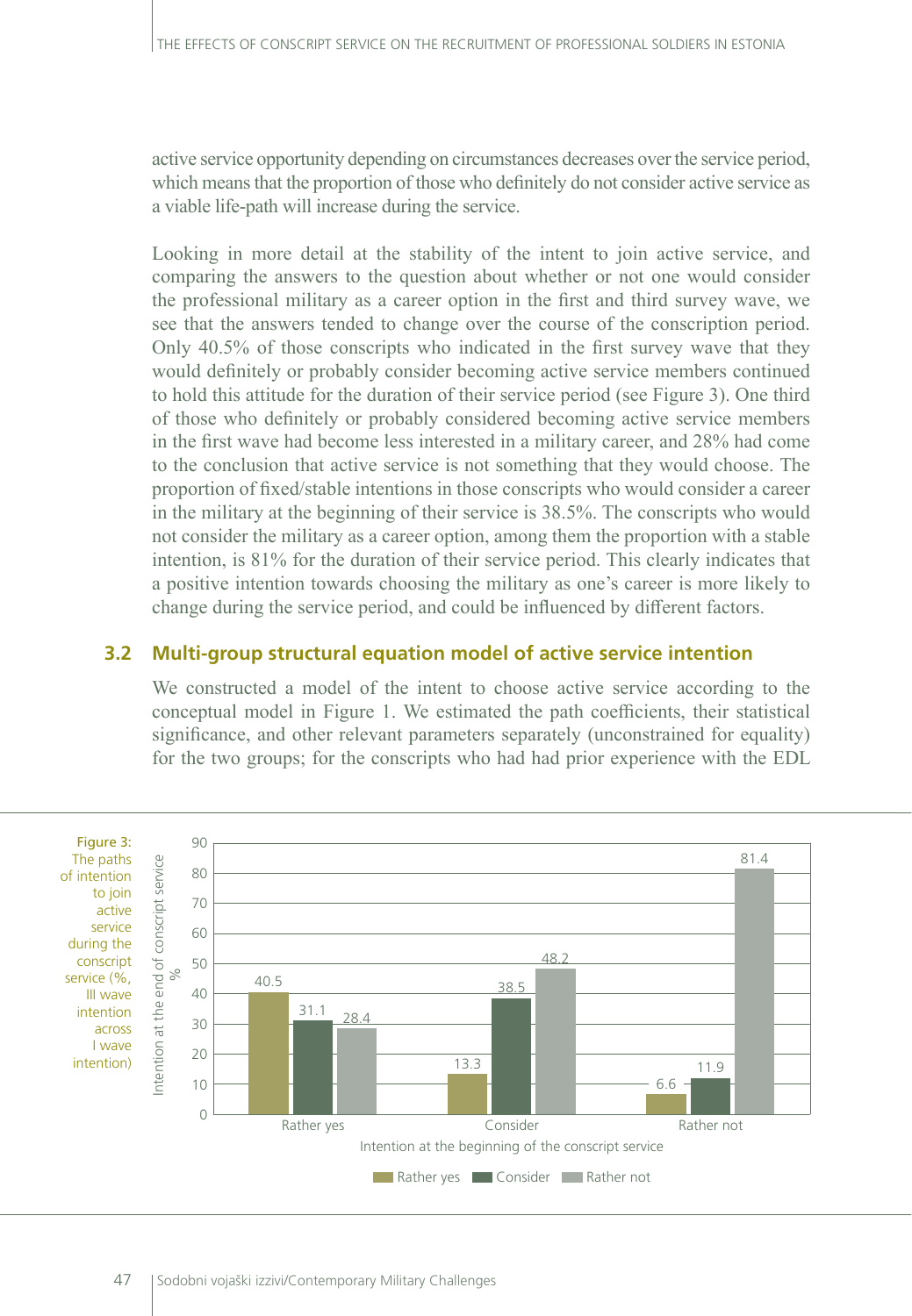and the conscripts who had had no experience with the EDL. Next, we considered the question of model fit, and tested whether the EDL group and the non-EDL group differ from each other with regard to the investigated associations between the effect of socio-demographic background characteristics and defence-related attitudes, and on the behavioural intent to join the active service.

In the case of conscripts who had had no prior experience with the EDL at the beginning of their service, the skills they expected to acquire during their service period and the merits of the EDF had a significant positive effect on their intent to join active service (see Table 1). Nevertheless, these factors did not significantly influence the intention of conscripts who were previously connected to EDL activities to join the active service. Their intention to join active service was affected by their age, and their attitude towards Estonia's ability to defend itself. In the middle of the service, the most important determinants of the intention to continue as a career service member are the merits of the EDF and satisfaction with the conscript service. Furthermore, we can see the effect of path dependency; the intention to join the active service at the beginning of the service has a quite significant positive effect on the intention in the middle of the service, which in turn influences the intention to join the active service at the end of the service. This path is especially important for those conscripts who had had previous experience with EDL activities. The path of the conscripts previously involved with the EDL is a bit surer than for others.

At the end of service, the intention to join the active service is also affected by satisfaction with conscript service, particularly among conscripts with no EDL experience. For those who had not had any prior experience with the EDL, the skills actually obtained during conscript service had an impact on their intent to consider becoming an active service member.

Our results indicate that during conscription different factors influenced the behavioural intention to join the active service between those conscripts who had had experiences with EDL and those who had not had any such experiences. Experiences with military-type organizations prior to becoming a conscript are important, but we also established that there are characteristics that stem from the nature and course of conscription which play a role in the intent to join active service, meaning that conscription is an important process for shaping the active-duty force.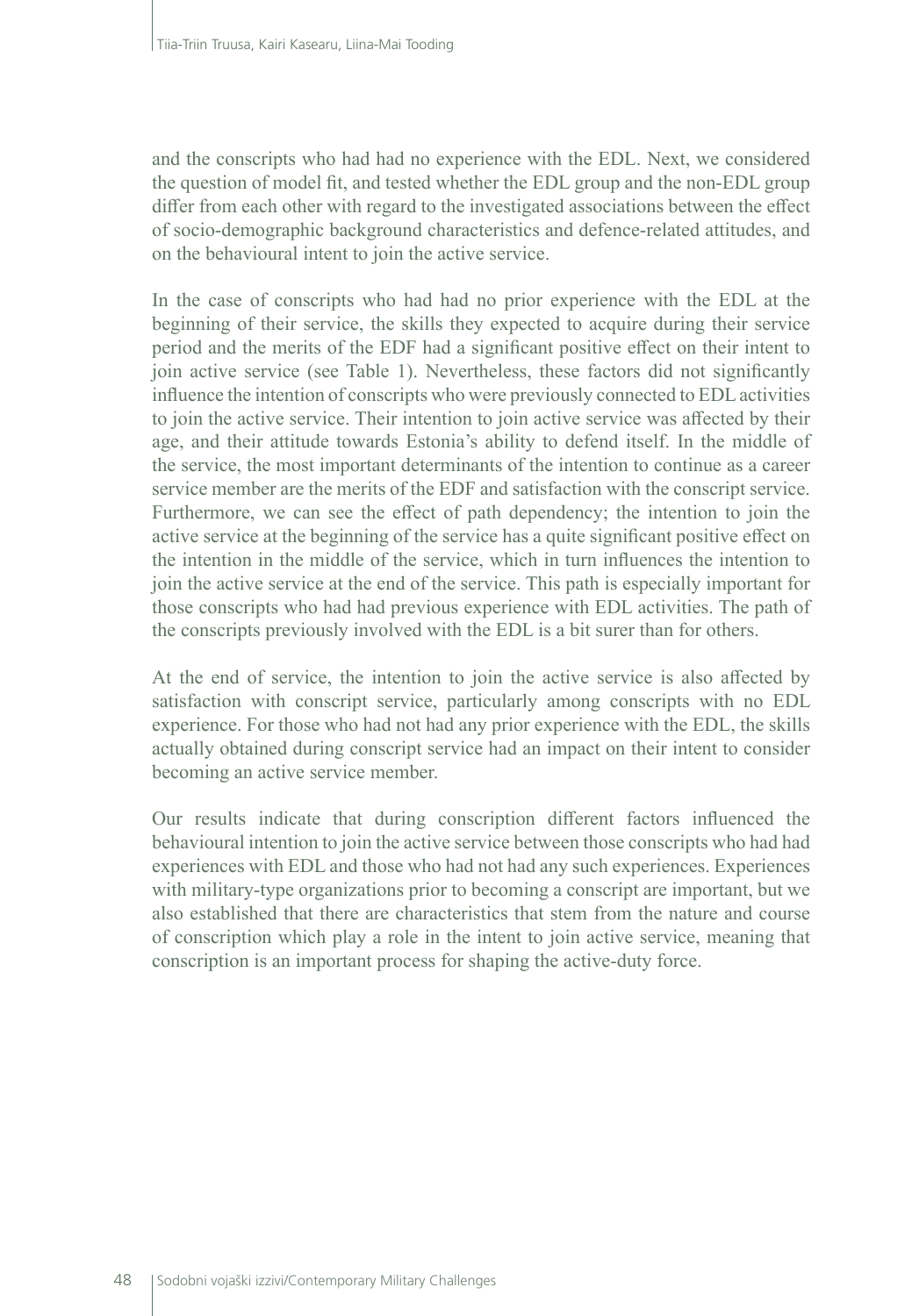Table 1: Path coefficients of the model of active service intention for conscripts with and without experience in the EDL (n=713)

|                                                             | No connection with EDL<br>$(n=553)$ |      | Previous connection with<br>$EDL$ (n=160) |      |
|-------------------------------------------------------------|-------------------------------------|------|-------------------------------------------|------|
| Paths                                                       | Estimate                            | S.E  | Estimate                                  | S.E  |
| Deployments $\rightarrow$ Active service1                   | $0.16***$                           | 0.06 | 0.21                                      | 0.13 |
| Defensibility $\rightarrow$ Active service1                 | 0.08                                | 0.06 | $0.36***$                                 | 0.13 |
| Threat level $\rightarrow$ Active service 1                 | $0.08*$                             | 0.04 | $-0.01$                                   | 0.08 |
| Age $\rightarrow$ Active service1                           | $-0.02$                             | 0.03 | $0.13*$                                   | 0.06 |
| Education $\rightarrow$ Active service 1                    | $0.26***$                           | 0.08 | 0.01                                      | 0.18 |
| Merits of EDF1 $\rightarrow$ Active service1                | $0.34***$                           | 0.07 | 0.18                                      | 0.16 |
| Merits of EDF2 $\rightarrow$ Active service2                | $0.24***$                           | 0.06 | $0.33*$                                   | 0.14 |
| Merits of EDF3 $\rightarrow$ Active service3                | 0.10                                | 0.06 | $-0.11$                                   | 0.11 |
| Skills1 $\rightarrow$ Active service1                       | $0.48***$                           | 0.10 | 0.02                                      | 0.22 |
| Skills2 $\rightarrow$ Active service2                       | $0.17*$                             | 0.08 | 0.12                                      | 0.18 |
| Skills3 $\rightarrow$ Active service3                       | $0.27**$                            | 0.09 | $0.83***$                                 | 0.17 |
| Service satisfaction $2 \rightarrow$ Active service 2       | $0.22***$                           | 0.06 | $0.36**$                                  | 0.13 |
| Service satisfaction $3 \rightarrow$ Active service 3       | $0.21***$                           | 0.06 | $0.32**$                                  | 0.12 |
| Active service $1 \rightarrow$ Active service 2             | $0.46***$                           | 0.04 | $0.58***$                                 | 0.07 |
| Active service $2 \rightarrow$ Active service 3             | $0.49***$                           | 0.04 | $0.51***$                                 | 0.06 |
| Merits of EDF1 $\rightarrow$ Merits of EDF2                 | $0.67***$                           | 0.04 | $0.54***$                                 | 0.07 |
| Merits of EDF2 $\rightarrow$ Merits of EDF3                 | $0.60***$                           | 0.04 | $0.77***$                                 | 0.07 |
| $Skills1 \rightarrow Skills2$                               | $0.32***$                           | 0.04 | $0.23**$                                  | 0.08 |
| Skills2 $\rightarrow$ Skills3                               | $0.49***$                           | 0.04 | $0.51***$                                 | 0.07 |
| Service satisfaction $2 \rightarrow$ Service satisfaction 3 | $0.27***$                           | 0.04 | $0.22**$                                  | 0.07 |
| Merits of EDF2 $\rightarrow$ Service satisfaction2          | $0.50***$                           | 0.04 | $0.68***$                                 | 0.07 |
| Merits of EDF3 $\rightarrow$ Service satisfaction3          | $0.46***$                           | 0.04 | $0.45***$                                 | 0.07 |
| Skills2 $\rightarrow$ Service satisfaction2                 | $0.37***$                           | 0.06 | $0.28**$                                  | 0.11 |
| Skills3 $\rightarrow$ Service satisfaction3                 | $0.27***$                           | 0.06 | $0.32**$                                  | 0.12 |

In the next step, we analyzed the model fit of the unconstrained model (including all conscripts; all model effects were estimated for the two groups separately). Based on model fit indicators, firstly we can conclude that the unconstrained model quite adequately fits our data (RMSEA=0.066; CFI=0.861 with  $\chi^2$ =621.2, df=150, p<0,0005;  $\chi^2$ /df=4.14). Secondly, we constrained the structural path coefficients (structural weights) to be equal across the groups and tested whether the model fit would differ significantly from the model without this constraint (indicating EDL-group differences in structural paths) or whether it would differ to a non-significant extent (showing that the paths can be "made equal" without losing model fit, and indicating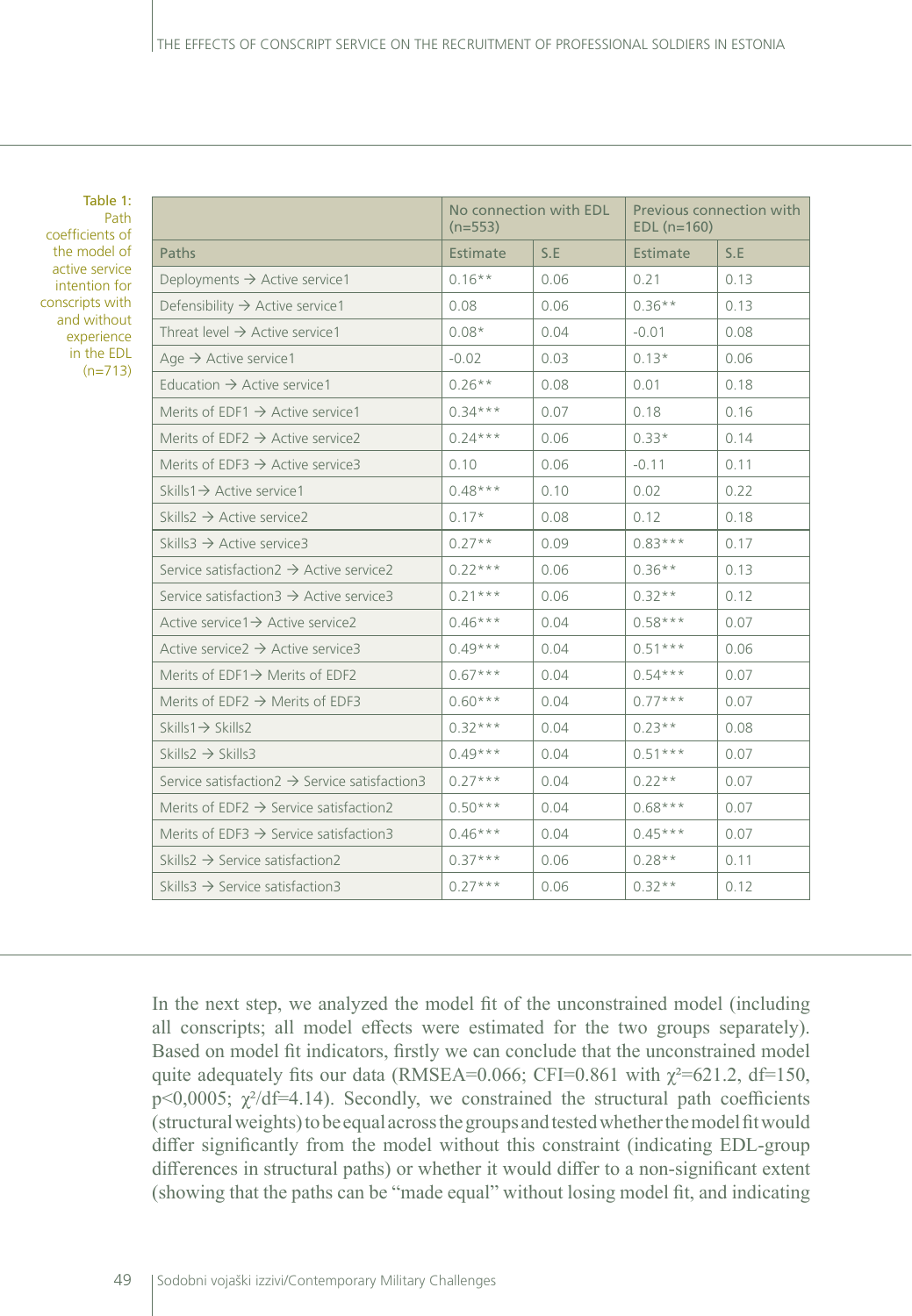that the paths do not differ between those conscripts with EDL experience and those without it). The results yielded nearly the same fit (RMSEA=0.063; CFI=0.854 with  $\chi^2$ =667.7, df=174, p<0,0005;  $\chi^2$ /df=3.84). But still the increase in  $\chi^2$  is significant in comparison to the differences in model fit to the unconstrained model  $(\Delta \gamma 2=46.5,$  $\Delta df = 24$ , p=0.004). In the next steps, we also tested the invariance of the model with respect to intercepts, covariances and residuals in the two groups considered, and got remarkably worse fit statistics than described above. Hence, the variables included in the model have different effects on the behavioural intention to join active service among conscripts in the two groups analyzed.

# **4 DISCUSSION**

The question of human resources in the military system has existed for as long as there have been militaries. A wide range of studies have focused on the question of military propensity in the process of recruitment (e.g. (Bachman et al., 1998, 2000, Kleykamp 2006, Lagree et al 2000, Woodruff 2017). However, these studies have mostly focused on volunteer-based armies. In this study, we focused on the question of how military propensity (the intention to join active service) is affected by compulsory military service. We explored how military propensity changed during compulsory military service, and whether it was influenced by personal characteristics (sociodemographic factors and attitudes) or conscript-related characteristics (satisfaction, skills, and merits). The findings support two broad conclusions. Firstly, during conscription, a positive intention to join the active service will change more than the intention not to join, and rather towards not joining the active service. Secondly, the intention to join the active service in both conscripts who have a previous EDL connection and those who do not is influenced by different characteristics during service.

The first main conclusion evokes the question "why?" – why does military propensity in our sample decrease during conscription? We argue that quite often, during conscript service, an instrumental learning approach is applied. In conscript service, one of the goals is to ingrain as many military values as possible in the conscripts, who are embedded in the context of military culture, characterized by discipline, hierarchy, order, notions of patriotism, honour, loyalty, integrity and sacrifice (Olsthoorn, 2010; Rahbek-Clemmensen et al., 2012). At the same time, this process means a strong socialization to conform to the values and behaviour of the organization/system. To achieve this desired behaviour, both positive reinforcement and punishment are applied. Our previous analysis showed that, in the middle of the service, the conscripts' fears are associated with the feeling that they will let the group or squad down and that this will be followed by the entire collective being assigned to a compulsory task  $-$  i.e. to a certain extent, we could see an orientation towards evading punishment (Talves and Truusa, 2017).

Our results indicate that conscripts who have had a previous connection with the EDL have higher military propensity, and they are more likely to maintain their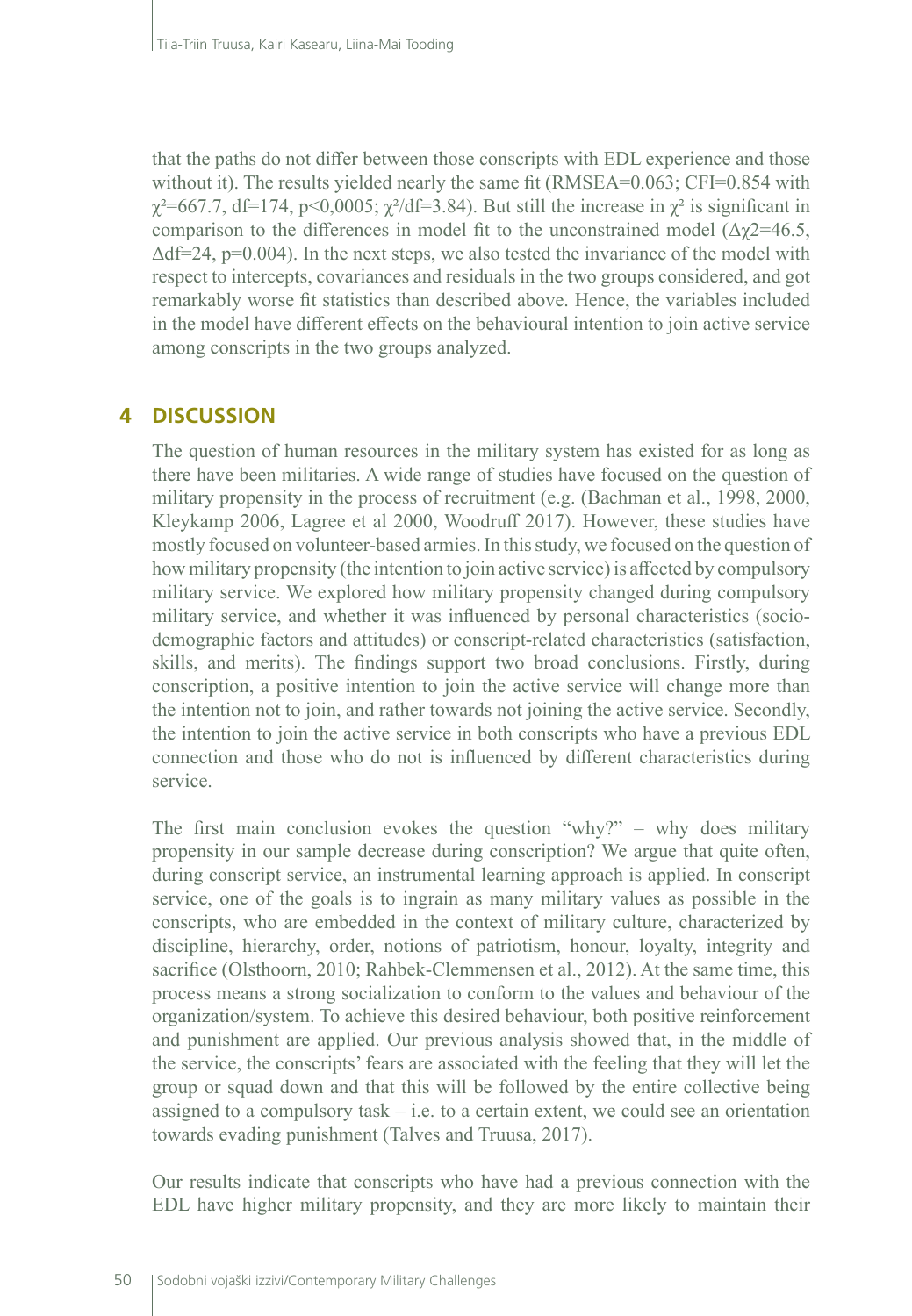intention to join active service than conscripts who lack an EDL background. This is consistent with the findings of Lievens et al. (2005), who stressed the association between a familiarity with military organizations and the attraction of a military organization as employer. Also, it revealed that in the case of conscripts with an EDL background, the merits of the EDF and expected skills do not have significant influence on intention; however, there was a strong association between acquired skills and intention at the end of the service. This is in line with the theoretical approach of the social learning concept of self-efficacy. Those conscripts who feel that they have acquired EDF specific skills are more favourably disposed to active service. However, self-efficacy is not so visible in the case of conscripts who have a non-EDL background. Interestingly, for the non-EDL background conscripts, the driving force behind an intention to join the active service is the merits of the EDF, which are also associated with service satisfaction and the intrinsic motivation of patriotism. The merits of the EDF could also be seen as a proxy for pride and EDF-related prestige. In previous studies, pride has been seen as one of the leading positive factors for remaining in service (Moore, 2002), and it appears that it could also be seen as a positive factor for joining active service. To sum up, our findings are in accordance with the task approach skills component in the SLTCDM model. This means that depending on different backgrounds – EDL vs non-EDL – experiences in the conscript service have a different impact on the intention to join the active service.

Finally, some limitations should be acknowledged. Firstly, in our conceptual model and analysis for predicting intentions during conscript service, we included few socio-demographic background variables. However, previous studies have shown that voluntary military enlistment is associated with lower socio-economic status, living in an area with a high military presence (Kleykamp, 2006), and parental characteristics (Legree et al 2000). These aspects should therefore be considered in further analysis. Moreover, the analysis on the basis of the ECS indicated that satisfaction with service is associated with the perceived attitude from partners, parents and peers towards conscript service (Raid et. al 2018, forthcoming). Thus it could be expected that the influence of parents, partners and peers should be taken into account also in the case of military propensity. It would be also in accordance with the framework of the Theory of Planned Behaviour, which holds that behavioural intention is influenced by perceived social norms, which could be operationalized as the attitudes of significant others.

The second limitation relates to the generalizability of our results. Our study was conducted during conscript service in the EDF. We do not claim that these findings are universal for other societies with compulsory military service, especially the associations between different characteristics and behavioural intention. Compulsory military services are diverse according to the duration, retention rate and proportion of volunteers in different countries (Cronberg 2006), which may affect the influence of conscription-related factors on intention to join active service. However, we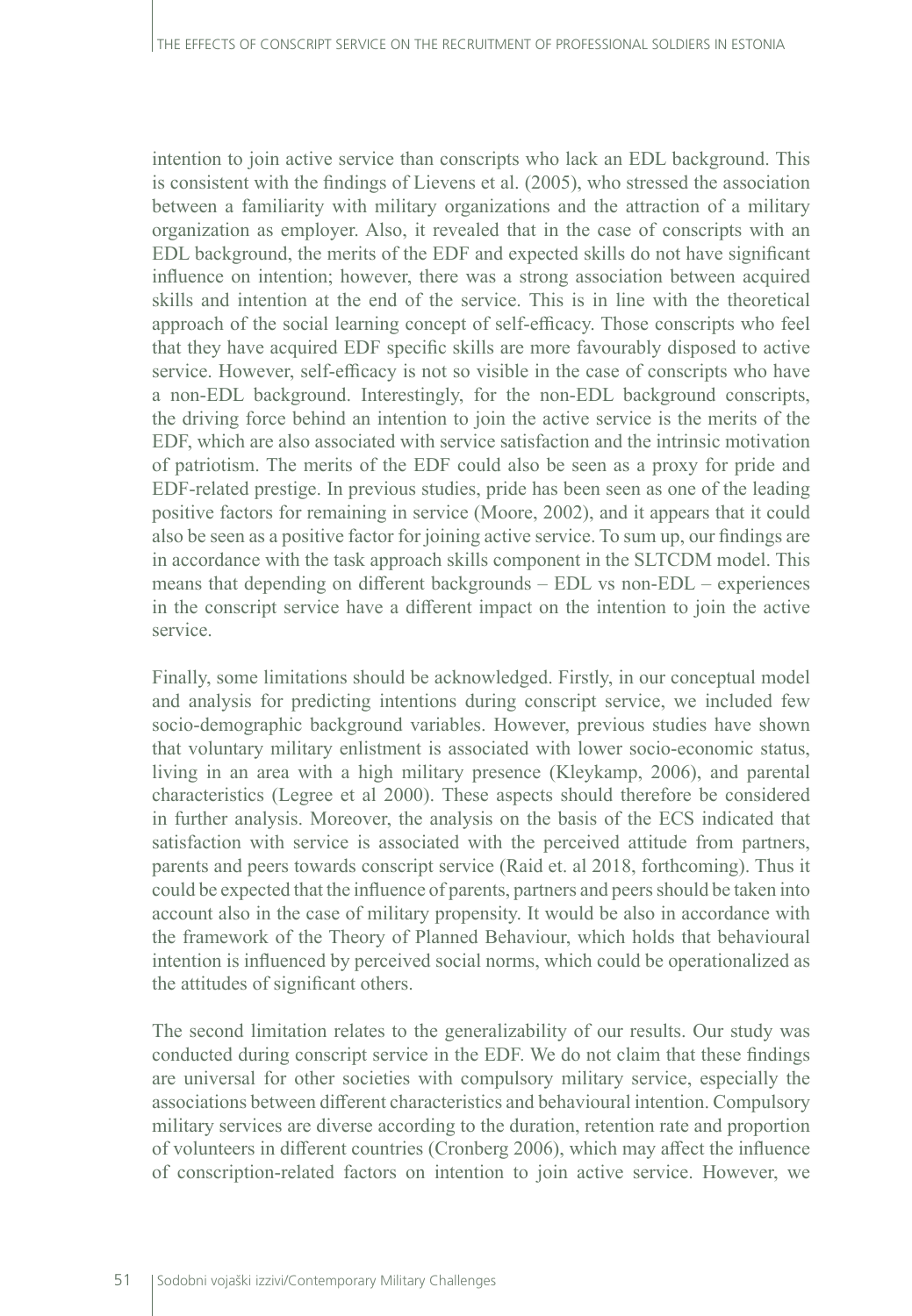believe that our study highlights the importance of taking into account the effect of conscript service on the process of recruitment of active service members.

Various studies (Woodruff, 2017; Yi-Ming Yu, 2015) indicate that the purely occupational model with mostly extrinsic goals for becoming active service members is less desirable for the military in the long run. Our results align with these findings and confirm that those with previous familiarity with military culture and organization, and those who pursue more intrinsic goals (patriotism and acquiring skills) during their conscription service, are more likely to consider the military as a career option. These results are also important to consider in the context of reserve-based armies. Although the main emphasis of this article is geared towards understanding conscription in the context of recruiting active service members, the ultimate goal is to train people who would be motivated and capable of defending their nation if such a need should arise. Laanepere et al. (2018, forthcoming) theorize that reservists who have contextualised their conscript period as time well spent obtaining useful skills, and have conceptualized the merits of the armed forces that they are a part of, would also have higher motivation when performing their reserve duties. **Conclusion**

#### **Bibliography**

- *1. Bachman, J.G., Segal, D., Freedman-Doan, P., O'Malley, P.M., 2000. Who chooses military service? Correlates of propensity and enlistment in the U.S. Armed Forces. Mil. Psychol. 12, 1-30.*
- *2. Bachman, J.G., Segal, D.R., Freedman-Doan, P., O'Malley, P.M., 1998. Does Enlistment Propensity Predict Accession? High School Seniors' Plans and Subsequent Behavior. Armed Forces Soc. 25, 59-80. https://doi.org/10.1177/0095327X9802500104*
- *3. Blunch, N.J., 2013. Introduction to Structural Equation Modeling using IBM SPSS Statistics and AMOS., Second. ed. Sage Publications Ltd, Los Angeles, London, New Delhi.*
- *4. Byrne, B.M., 2016. Structural Equation Modelling with AMOS., Third. ed. Routledge, New York.*
- *5. Cable, D.M., Turban, D.B., 2001. Establishing the dimensions, sources and value of job seekers' employer knowledge during recruitment, in: Buckley, R., Halbesleben, J., Wheeler, A. (Eds.), Research in Personnel and Human Resources Management, Research in Personnel and Human Resources Management. Emerald Group Publishing Limited, pp. 115–163. https://doi.org/10.1016/S0742-7301(2001)20*
- *6. Cronberg, T., 2006. The will to defend: a Nordic divide over security and defence policy, in: Bailes, A.J.K., Herolf, G., Sundelius, B. (Eds.), The Nordic Countries and the European Security and Defence Policy. SIPRI, pp. 315-322.*
- *7. Fishbein, M., Ajzen, I., 1975. Belief, attitude, intention and behaviour: An introduction to theory and research.*
- *8. Gilroy, C.L., Williams, C., 2006. Service to Country: Personnel Policy and the Transformation of Western Militaries. MIT Press.*
- *9. Ginexi, E.M., Miller, A.E., Tarver, S.M., 1994. A Qualitative Evaluation of Reasons for Enlisting in the Military. Interviews with New Active-Duty Recruits. (No. DMDC-94- 008). Defense Manpower Data Center Arlington Va, Defense Manpower Data Center Arlington Va.*
- *10. Herranen, H., 2004. Professional and Efficient in Action but Conscript Oriented: The Finnish Defence Forces., in: Spohr Readman, K. (Ed.), Bulilding Sustainable and*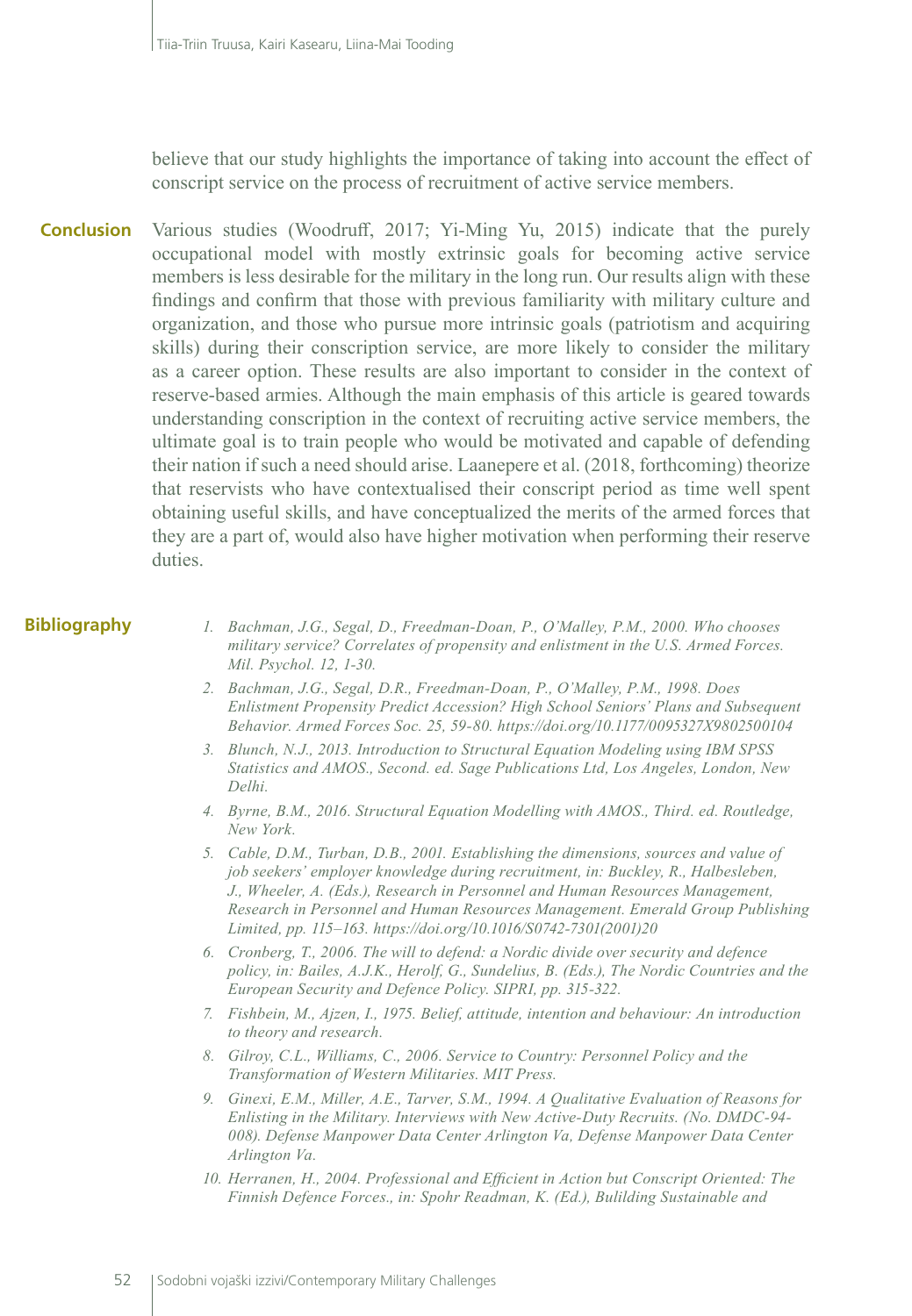*Effective Military Capabilities. A Systemic Comparison of Professional and Conscript Forces., NATO Science Series. IOS Press, pp. 97-108.*

- *11. Kleykamp, M.A., 2006. College, Jobs, or the Military? Enlistment During a Time of War\*. Soc. Sci. Q. 87, 272–290. https://doi.org/10.1111/j.1540-6237.2006.00380.x*
- *12. Kivirähk, J., 2017. Avalik arvamus ja riigikaitse.*
- *13. Krumboltz, J.D., 1979. A social learning theory of career decision making, in: Mitchell, A.M., Jones, G.B., Krumboltz, J.D. (Eds.), Social Learning and Career Decision Making. Carroll Press, pp. 13-39.*
- *14. Laanepere, T.; Truusa, T.-T., Cooper, L. (2018 forth coming). Military Legacy: use it or loose it? Sõjateadlane.*
- *15. Lagree, P.J., Gade, P.A., Martin, D.E., Fischl, M.A., Wilson, M.J., Nieva, V.F., McCloy, R., Laurence, J., 2000. Military enlistment and family dynamics: Youth and parental perspectives. Mil. Psychol. 12, 31-49.*
- *16. Leander, A., 2004. Drafting Community: Understanding the Fate of Conscription. Armed Forces Soc. 30, 571-599. https://doi.org/10.1177/0095327X0403000404*
- *17. Lievens, F., Van Hoye, G., Schreurs, B., 2005. Examining the relationship between employer knowledge dimensions and organizational attractiveness: An application in a military context. J. Occup. Organ. Psychol. 78, 553–572. https://doi. org/10.1348/09631790X26688*
- *18. Moore, B.L., 2002. The Propensity of Junior Enlisted Personnel to Remain in Today's Military. Armed Forces Soc. 28, 257-278. https://doi.org/10.1177/0095327X0202800205*
- *19. Olsthoorn, P., 2010. Military Ethics and Virtues: An Interdisciplinary Approach for the 21st Century. Routledge.*
- *20. Rahbek-Clemmensen, J., Archer, E.M., Barr, J., Belkin, A., Guerrero, M., Hall, C., Swain, K.E.O., 2012. Conceptualizing the Civil-Military Gap A Research Note. Armed Forces Soc. 38, 669-678. https://doi.org/10.1177/0095327X12456509*
- *21. Raid, K., Kasearu, K., Truusa, T.-T. (2018 forth coming) "I just want to be done with it!" – Estonian conscripts negotiating the tensions between military, family and personal agendas. In Moelker, R., Rones, N., (Eds.) The Politics of Military Families, Tensions between State, Work Organizations and the rise of the Negotiation Household. Kirjastaja: RoutledgeRecruiting and Retention of Military Personnel (RTO Technical Report No. AC/323(HFM-107)TP/71), 2007.*
- *22. Spohr Readman, K., 2004. Introduction, in: Spohr Readman, K. (Ed.), Building Sustainable and Effective Military Capabilities. A Systemic Comparison of Professional and Conscript Forces, NATO Science Series. IOS Press, pp. 1-6.*
- *23. Talves, K., Truusa, T.-T., 2017. Mis on ajateenijal mureks? Hirmud ja probleemid seoses ajateenistusega ja nende muutumine teenistuse jooksul? Presented at the SJKK aastakonverents 2017, Tartu, Estonia, pp. 85-96.*
- *24. The Estonian Defence League Act, 2013.*
- *25. Woodruff, T.D., 2017. Who Should the Military Recruit? The Effects of Institutional, Occupational, and Self-Enhancement Enlistment Motives on Soldier Identification and Behavior. Armed Forces Soc. 43, 579-607. https://doi.org/10.1177/0095327X17695360*
- *26. Yi-Ming Yu, 2015. Analyzing the Value Types and Factors That Influence Military Cadets in Taiwan to Determine the Appropriate Candidate. Armed Forces Soc. 41, 714- 733. https://doi.org/10.1177/0095327X14527947*